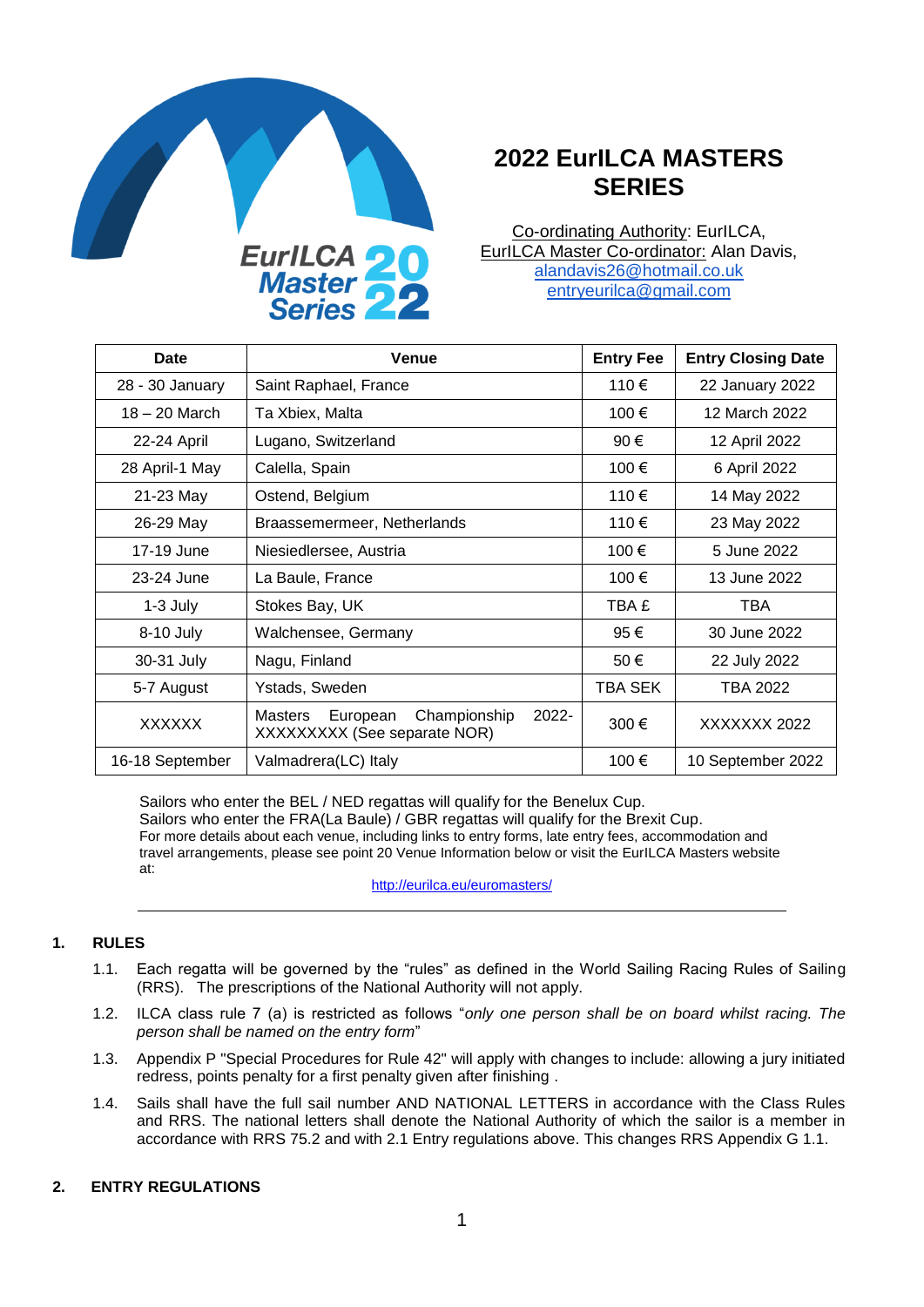- 2.1 On march 1 World Sailing published the following recommendations in reaction to the situation in Ukraine https://www.sailing.org/2022/03/01/world-sailing-statement-6/. To help and preserve the integrity of the 2022 EurILCA Masters series entries shall be open to competitors of all nationalities but not to competitors holding only Russian or Belarussian nationality
- 2.2. Only current fully paid members of the International Laser Class Association may enter the regatta. These memberships shall be with the Fleet/District Association and with the World Sailing National Authority of the country, where the sailor normally sails, even though such place may not be his permanent residence; however, such member, for any valid reason and with the approval of both District Chairmen, may select instead the Fleet/District and the World Sailing National Authority in which he has permanent residence in accordance with the ILCA constitution article 10 (3) and ILCA rule part two article 9. The sailor can only be member of one Fleet/District Association. The World Sailing number of the sailor must be with the World Sailing National Authority as defined above. This rule does not apply to competitors holding only Russian or Belarussian nationality During registration each sailor will be required to show clear written evidence of current membership of

their national class Association.

- 2.3. Crew substitution of the registered sailor is not permitted.
- 2.4. Competitors shall reach the following ages during 2022:

| Age group    | <b>Master Category</b>                    |
|--------------|-------------------------------------------|
| 30 to 44     | ILCA 7 Apprentice Master (men only)       |
|              | ILCA 6 Apprentice Master (men and women)  |
| 45 to 54     | ILCA 7 Master (men only)                  |
|              | ILCA 6 Master (men and women)             |
| 55 to 64     | ILCA 7 Grand Master (men only)            |
|              | ILCA 6 Grand Master (men and women)       |
| 65 and over  | ILCA 7 Great Grand Master (men only)      |
|              | ILCA 6 Great Grand Master (men and women) |
| 75 and over  | ILCA 6 Legend                             |
| 30 and older | ILCA 4 (Women only)                       |

2.5 Any sailor who has not, by the closing time for registration, completed registration at the venue will be removed from the list of sailors for that event and will not be scored at that event. This also applies to sailors who have not complied with all other entry requirements.

## **3. ENTRY FEES & MAILING ADDRESSES FOR ENTRIES**

Entries must be made by the date specified on the EurILCA website. Payment of entry fees may be made on site at some regattas provided the competitor has entered and sent the completed entry form to be received by the entry closing date. Please check the information on the EurILCA website for individual regattas. Where on site entry is available, sailors who did not complete an entry form by the entry closing date, or sailors who cannot show confirmation that the host has received their entry form by the entry closing date, will be charged the late entry fee. See also Notice of Race 2.4.

## **4. MEASUREMENT/INSPECTION**

Boat and equipment may be inspected at any time for compliance with the class rules, wet clothing rules and sailing instructions at the discretion of the regatta measurer, class representative, race committee or international jury.

#### **5. SAILING INSTRUCTIONS**

Copies of Sailing Instructions will be available from the local website of the organising club the latest one day before the Regatta(s).

## **6. RACING FORMAT / COURSES**

The courses will be detailed in the sailing instructions. In principle trapezoid courses will be used with inner and outer loops. The target time for the first boat in each race will be 50 minutes.

Three races will be scheduled per day, back-to-back. More than 3 races will not be allowed (except in exceptional circumstances). There will be a separate start for the ILCA 7 and ILCA 6 Rigs and for the ILCA 4 if there are at least 5 competitors.

Under 60 participants in each fleet (ILCA 7, ILCA 6 or ILCA 4): Fleets should not be split. If there are 60 or more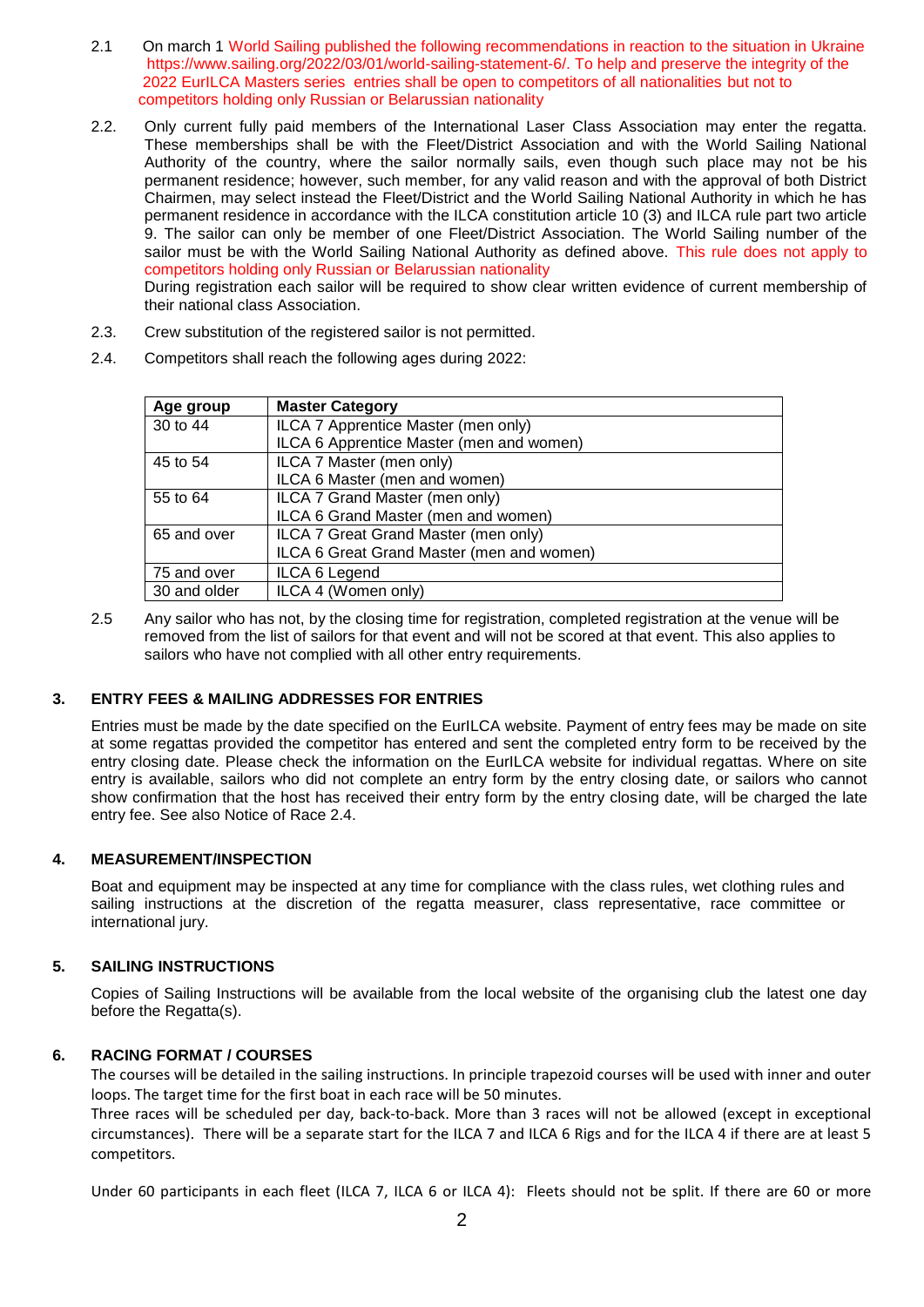participants in one or more fleets (ILCA 7 or ILCA 6), then the organisers may decide whether to split the fleet(s) or not. The Organizing Committee has the right to determine the number of participants to create the fleets and the method of splitting the fleets (by age category, a qualifying / finals series or round robin). These fleets will be composed of one or several age categories of the same Rig. The Sailing Instructions will describe the fleet's composition procedure. Where fleets are split by age category and more than one age category races together the results will be scored from the participants' race finish positions and shall not be re-scored within their age category.

## **7. BOATS AND EQUIPMENT**

- 7.1. All competitors shall use only one hull, sail, mast, boom, centreboard and rudder. The EurILCA Master Series will be sailed in ILCA class boats as recognized by World Sailing and which comply with the ILCA Class Rules. All boats must have a valid World Sailing Plaque attached in accordance with the ILCA class rules to the aft face of the cockpit.
- 7.2. In the event of damage, boats and equipment may only be substituted with the written permission of the Equipment Inspector, Jury or Race Committee. If the damage occurs later than 90 minutes before the first scheduled start on a racing day and before the start of the last race of the day, provisional verbal permission shall be obtained from the Equipment Inspector, Jury or Race Committee and the written permission of the Equipment Inspector, Jury or Race Committee shall be applied for before the end of Protest Time at the end of the day in which the substitution takes place.
- 7.3. Women competitors shall place a red diamond on each side of their sail (back-to-back). The diamond shall be 240mm high and 180mm wide +/- 5mm and shall be located in the centre of the sail immediately above the top batten with ILCA class rule 4(g).

## **8. PROGRAMS**

The programs of the individual regattas are detailed on the event mini-site of each EurILCA Master regatta located on the eurilca.eu website. Information regarding the time and date of the first start and last start possible on the last day are also located on the event mini-site of each regatta. The notice of race of the EurILCA Master Series is a general document which includes all contents of the event mini-site of each regatta. A separate notice of race can be published as long as it contains what is in the general notice of race. Further information may be obtained from the website of the organising club and / or the Notice of Race of the individual regatta.

## **9. INTERNATIONAL JURY**

An international jury may be appointed in accordance with RRS Appendix N and perform the duties listed in RRS Appendix N2. Their decisions will be final as provided in rule 70.5 RRS.

## **10. ALTERNATIVE PENALITIES**

For protests where only a rule of Part 2 is alleged to have been broken, an arbitration hearing may be offered prior to any formal protest hearing.

## **11. RADIO COMMUNICATION**

A boat shall neither make radio communication while racing nor receive radio communications not available to all boats. This restriction also applies to mobile telephones.

## **12. ANTI DOPING & DRUG TESTING**

Competitors shall comply with rule 5 and World Sailing Regulation 21 Anti-Doping Rule and Anti-Doping Code, which ban the use of drugs. Drugs testing may take place during the event.

## **13. SAFETY**

Competitors shall wear personal flotation devices at all times when afloat, except briefly when changing or adjusting clothing or personal equipment. Wet suits and dry suits are not personal flotation devices.

## **14. SCORING**

#### 14.1. Individual Regattas

The Low-Point Scoring System (RRS Appendix A) will apply.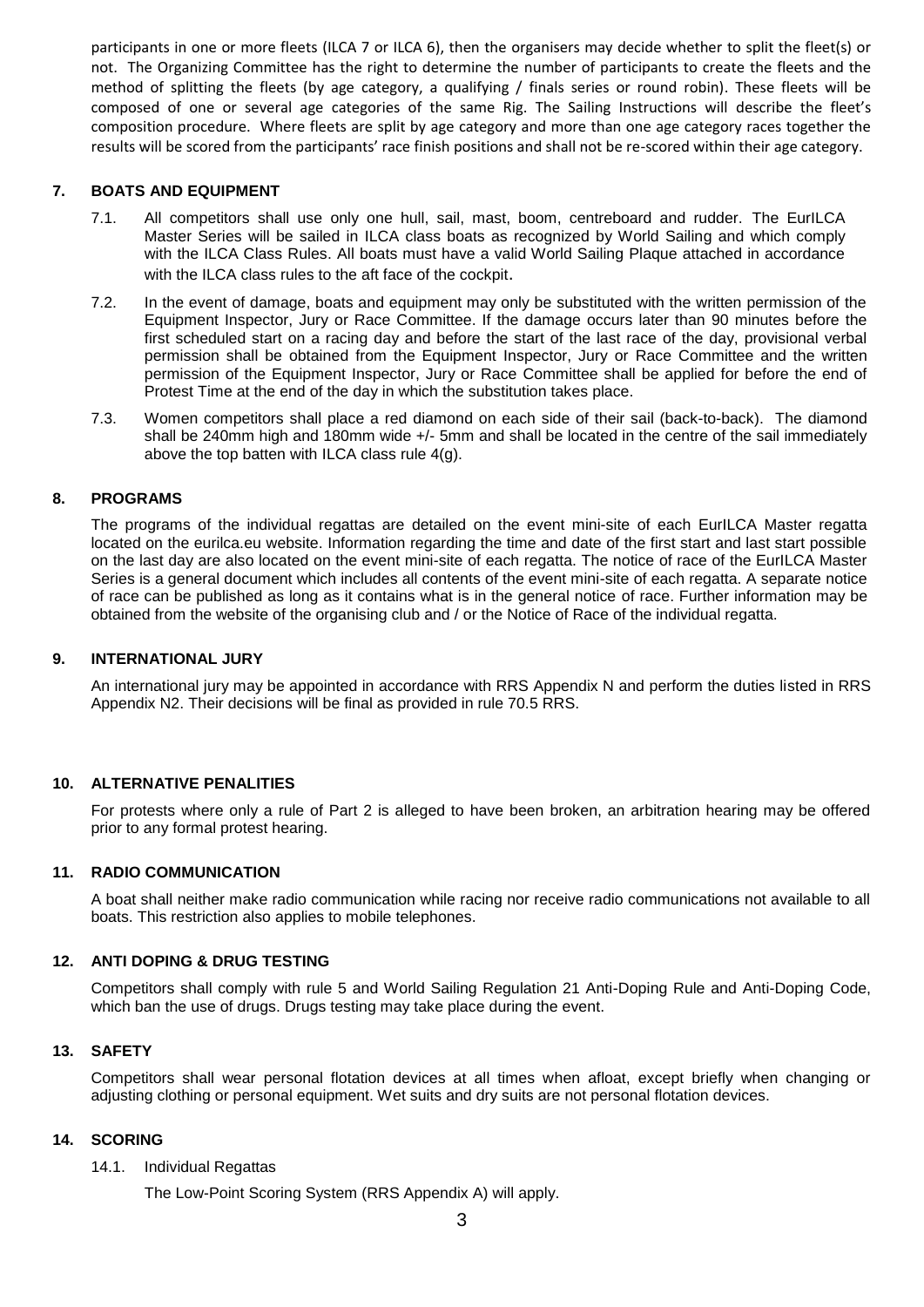A minimum of 1 completed race is required to validate the individual regatta.

When 4 or more races are completed, 1 race score will be excluded.

There will be separate rankings for each Master category as defined in 16.1 Prizes below. It will be by extraction for each age category from the overall position in the ILCA 7 fleet and ILCA 6 fleet unless there is more than one start in the ILCA 7 or ILCA 6 fleets when the ranking will be extracted from the overall position in the starting fleet. Results will not be re-scored by age category from a combined fleet. A separate ranking will be extracted from each age category for the Radial women. The ILCA 6 Legend Masters (75 & over) result will be determined by the series score in the combined ILCA 6 Great Grand Master and ILCA 6 Legend Master fleet. (Note: This result will be extracted from the overall result and published without recalculation). Where the fleet is not split, or the method of splitting allows, prizes shall be awarded to the top 3 overall winners of the ILCA 7 and/ or ILCA 6 fleet mixed and/ or ILCA 6 Women.

If a points scoring penalty would result in a score worse than DSQ, the penalty will be that corresponding to DSQ. The scores of other boats will not be changed.

#### **14.2. OVERALL SERIES**

The overall EMS Series ranking will be composed by adding the results (position, not points) for each age category at each individual regatta. A separate ranking will be made for each age category for the ILCA 6 women.

The 2022 EurILCA Masters Series consist of the 13 regattas as of this Notice of Race for the Series plus the European Master Championship for a total of 14 regattas. A minimum of 2 regattas must be sailed by a competitor to be included in the 2021 EurILCA Master Series ranking and a competitor's best 3 results will be scored for the Overall Series ranking. For regattas not where a sailor does not compete or the event is cancelled for whatever reason, the competitor shall score NIL points.

Competitor's results from each EMS regatta shall be re-calculated on the basis described below and the series' winners shall be the competitor with the highest total score. When there is a tie on the total points between two or more boats, the tie shall be broken in favour of the boat with the most first places in the individual regattas, and when any such boats remain tied, the most second places and so on, if necessary for such races as count for total points. When the tie still remains, it shall stand as part of the final series results. This changes RRS A8.

Results in individual regattas will be re-scored based on a Factor of 1.0 for each event except the EurILCA Master European Championship where the Factor will be 1.2.

Race Factor x 100 x ((total number of participants + 1 - finishing position) / total number of participants) = score

Example: 100 boats fleet 1st:  $1.0 \times 100 \times ((100 + 1 - 1) / 100) = 100$ 2nd:  $1.0 \times 100 \times ((100 + 1 - 2) / 100) = 99$ 5th:  $1.0 \times 100 \times ((100 + 1 - 5) / 100) = 96$ 

Example: 40 boats fleet 1st:  $1.0 \times 100 \times ((40 + 1 - 1) / 40) = 100$ 2nd:  $1.0 \times 100 \times ((40 + 1 - 2) / 40) = 97.5$ 5th:  $1.0 \times 100 \times ((40 + 1 - 5) / 40) = 90$ 

Example: Masters European Championships 60 boats fleet 1st:  $1.2 \times 100 \times ((60 + 1 - 1)/60) = 120$ 2nd:  $1.2 \times 100 \times ((60 + 1 - 2) / 60) = 118$ 5th:  $1.2 \times 100 \times ((60 + 1 - 5) / 60) = 112$ 

## **15. PRIZES**

15.1. Prizes for each Regatta will be awarded in the following Master categories.

ILCA 7 Fleet: Apprentice ILCA 7 (30 to 44 years) Master ILCA 7 (45 to 54 years)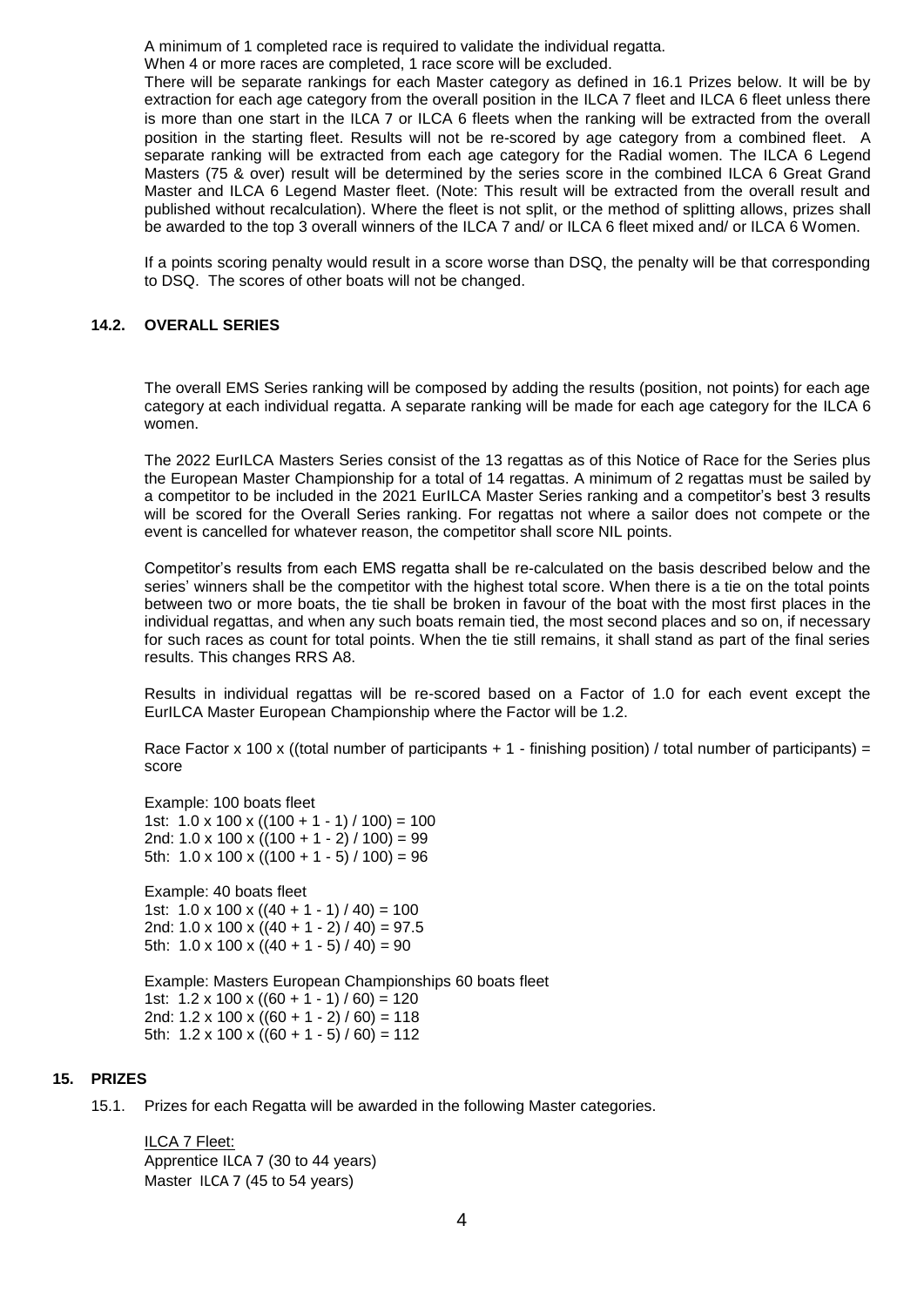Grand Master ILCA 7 (55 to 64 years) Great Grand Master ILCA 7 (over 65)

ILCA 6 Fleet: ILCA 6 Men (30 to 44 years) ILCA 6 Women (30 to 44 years) ILCA 6 Men (45 to 54 years) ILCA 6 Women (45 to 54 years) Grand Master ILCA 6 Men (55 to 64 years) Grand Master / ILCA 6 Women (55 to 64 years) Great Grand Master ILCA 6 Men (65 to 74 years) Great Grand Master ILCA 6 Women (65 to 74 years) Legend (over 75)

ILCA 4 Fleet: ILCA 4 Women Overall

15.2 Overall Series

EurILCA prizes will be awarded in each category.

#### **16. PHOTOGRAPHY CONSENT**

By entering the Championships competitors accept that they may be photographed and/or videotaped participating in the race and/or using the regatta facilities and they consent to the taking of such images and to the use, reuse, publication and republication of such images in any media, in conjunction with the competitor's name or not, without compensation and without the competitor's approval of such images or any use thereof.

#### **17. LIABILITY**

The Sailing Clubs, the National Authorities, EurILCA, their officers, members and volunteers do not accept liability for loss of life or property, personal injury or damage caused by or arising out of the EurILCA Masters Series regattas

All those taking part in an event do so at their own risk and responsibility. Attention is drawn to the RRS Fundamental Rule 4 – Decision to Race, which states: "The responsibility for a boat's decision to participate in a race or to continue racing is hers alone".

The establishment of the Notice of Race and the Sailing Instructions in no way limits or reduces the complete and unlimited responsibilities of a competitor being solely and entirely responsible for the management of a boat he or she is sailing.

A competitor shall maintain their boat in a safe and seaworthy condition.

A competitor is wholly and exclusively responsible for third party liability insurance on the boat that he or she is sailing and for his or her personal accident and health insurance. Insurance requirements details for each regatta can be found in the regatta information below.

All competitors shall be insured with valid third party liability insurance with a minimum cover of  $\epsilon$  2,000,000 (2) million Euros) per event or equivalent there of in any other currency.

#### **18. INDEMNIFICATION**

To the fullest extent permitted by law, each competitor agrees to indemnify and hold the Sailing Clubs, the National Authorities, EurILCA, owners, affiliates, officers, employees, agents, committee persons and race officials acting in their official capacities harmless, from any third party claim to the extent arising from a competitor's acts or omissions.

#### **19. CHANGES TO THE NOTICE OF RACE**

This Notice of Race may be subject to amendments which will be identified in the Notice of Race and noted on the EurILCA website.

## **20. ADDITIONAL INFORMATION**

Additional information will be notified either from EurILCA or from individual organising clubs.